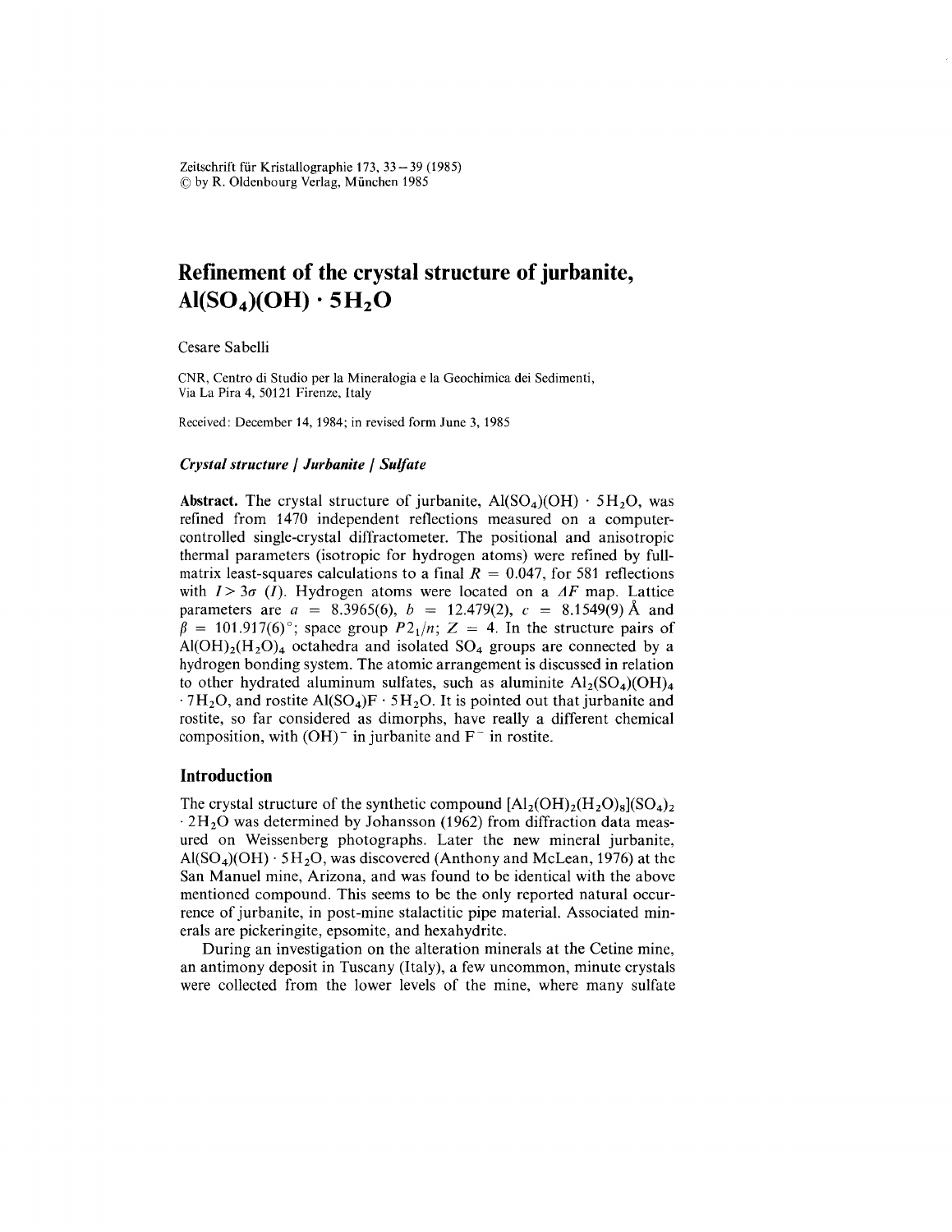minerals occur. An X-ray diffraction study revealed them to be jurbanite. It occurs in white aggregates of clear crystals, which grow on argillaceous rocks and is associated with gypsum and pickeringite, as well as metavoltine, sideronatrite, uklonskovite and rostite. A mineralogical and chemical study of jurbanite, together with its "dimorph" rostite, has been presented in a recent paper (Sabelli, 1984).

The present study confirms the known structural model, provides interatomic distances and angles of higher precision, as well as the H atom positions, which allows the hydrogen-bonding system to be fully described.

## **Experimental**

A small, prismatic, colorless crystal, with dimensions of approximately  $0.15 \times 0.06 \times 0.05$  mm was used for intensity data collection, on a PW 1100 four-circle diffractometer (Centro di Cristallografia Strutturale del CNR, Pavia, Italy). The cell dimensions, obtained by least-squares refinement with 21 reflections, are:  $a = 8.3965(6)$ ,  $b = 12.479(2)$ ,  $c = 8.1549(9)$  Å,  $\beta = 101.917(6)$ °. Calculated density is 1.828 gcm<sup>-3</sup> on the basis of the cell volume of  $836.08 \text{ A}^3$  and of 4 formula units. The observed value is 1.786(6)  $\text{gcm}^{-3}$  (Anthony and McLean, 1976).

Intensity data were collected for one hemisphere  $(l>0)$  in reciprocal space with graphite monochromated  $M \circ K \alpha$  radiation ( $\lambda = 0.7107$ ), in the range  $2^{\circ} < \sqrt{9} < 25^{\circ}$ . Peaks were monitored by  $\omega - 2.9$  scans with a constant width of 1.0 $\degree$  and scan speed of 0.05 $\degree$ /s. The experimental stability was checked by regular testing of three strong reflections (210, 130, 002); the maximum standard deviation is 0.059. Out of the 2939 measured intensities a total of 1470 independent reflections were obtained by averaging the equivalent ones. Of these data only 581 observations were judged to be actually measured according to the criterion  $I > 3 \sigma (I)$ , with  $\sigma$  derived from counting statistics. Intensities were corrected for Lorentz-polarization effects, while absorption correction ( $\mu = 14.7$  cm<sup>-1</sup>) was considered negligible because of the small size of the crystal. The space group  $P2<sub>1</sub>/n$ (Johansson, 1962) has been confirmed with the extinction ru1e that *hOl* and *OkO* reflections occur when  $h + l$  and  $k$  respectively are even.

Atomic scattering factors for atoms were taken from the International Tables for X-ray Crystallography (1974). Computations were carried out on the Honeywell DPS-7 computer of the Computer Center of Florence University, using a local version of ORFLS (Busing et al., 1962) and BONDLA (XRAY System, 1972).

## **Refinement and discussion of the structure**

The previous structure determination by Johansson (1962) on synthetic material was the starting step for the location of atoms other than hydrogen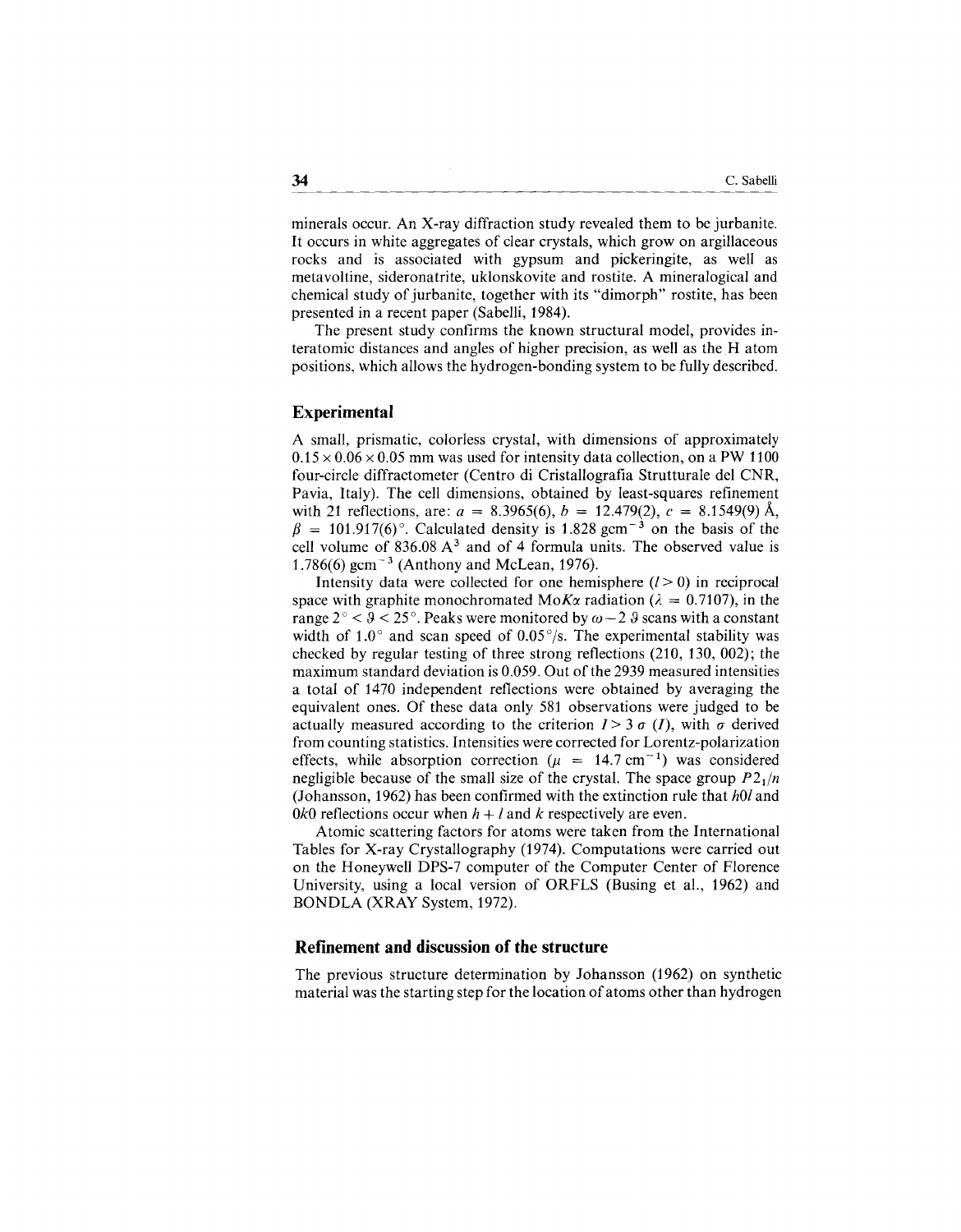| Atom       | $\boldsymbol{x}$ | у         | z            | $B_{eq}$ |
|------------|------------------|-----------|--------------|----------|
| S          | 0.1358(2)        | 0.8151(1) | 0.7866(2)    | 1.38     |
| Al         | 0.1158(2)        | 0.5106(1) | 0.1536(2)    | 1.26     |
| $O(1)$ OH  | 0.0325(4)        | 0.4075(2) | $-0.0042(5)$ | 1.33     |
| $O(2)$ Ow  | 0.2569(4)        | 0.4175(3) | 0.3003(5)    | 2.32     |
| $O(3)$ Ow  | 0.1932(4)        | 0.6288(3) | 0.2916(5)    | 2.28     |
| $O(4)$ Ow  | $-0.0346(3)$     | 0.4814(2) | 0.2929(4)    | 1.57     |
| $O(5)$ Ow  | 0.2890(4)        | 0.5316(2) | 0.0367(4)    | 1.40     |
| O(6)       | 0.1899(4)        | 0.7123(2) | 0.7249(5)    | 2.28     |
| O(7)       | 0.0789(4)        | 0.8842(3) | 0.6395(5)    | 2.54     |
| O(8)       | 0.2773(4)        | 0.8675(3) | 0.8968(5)    | 2.07     |
| O(9)       | 0.0069(4)        | 0.8000(3) | 0.8784(5)    | 1.91     |
| $O(10)$ Ow | 0.0223(4)        | 0.8027(3) | 0.3143(5)    | 2.54     |
| H(1)       | 0.001(8)         | 0.345(5)  | 0.013(12)    |          |
| H(21)      | 0.238(5)         | 0.400(3)  | 0.410(7)     |          |
| H(22)      | 0.354(5)         | 0.383(3)  | 0.290(6)     |          |
| H(31)      | 0.136(6)         | 0.688(4)  | 0.310(7)     |          |
| H(32)      | 0.299(5)         | 0.643(3)  | 0.354(6)     |          |
| H(41)      | $-0.100(7)$      | 0.520(5)  | 0.355(7)     |          |
| H(42)      | $-0.090(9)$      | 0.410(5)  | 0.285(10)    |          |
| H(51)      | 0.395(6)         | 0.557(4)  | 0.080(7)     |          |
| H(52)      | 0.320(7)         | 0.478(4)  | $-0.040(7)$  |          |
| H(101)     | $-0.097(6)$      | 0.800(5)  | 0.290(7)     |          |
| H(102)     | 0.045(8)         | 0.818(5)  | 0.424(7)     |          |

**Table 1.** Fractional atomic parameters for jurbanite. Thermal parameters as  $B_{eq} = 4/3$ <br> $\Sigma_i \Sigma_j \beta_{ij}$  **a**<sub>i</sub> **a**<sub>i</sub> (Å<sup>2</sup>) (isotropic *B* fixed at 4 Å<sup>2</sup> for hydrogen atoms)

atoms *(x* and *z* are exchanged because *a* and e are transposed with respect to 10hansson's lattice orientation). Least-squares refinement with isotropic temperature factors converged to an *R* value,  $\Sigma(|F_o|-|F_c|)/\Sigma|F_o|$ , of 0.085. Two cycles with anisotropic thermal parameters caused the *R* value to decrease to 0.062. A difference electron density map at this stage showed several peaks in the positions where the H atoms were expected. The introduction and the refinement of their positional parameters (with temperature factors fixed at 4.0  $\AA$ <sup>2</sup>) lowered *R* to the final value of 0.047 and  $R_w$  to 0.040 for the observed reflections ( $R = 0.14$  for all data). Final positional parameters are given in Table 1. Bond distances and angles are listed in Table 2. A list of observed and calculated structure factors, together with the anisotropic thermal parameters and the  $O-O$  interatomic distances, has been deposited  $<sup>1</sup>$ .</sup>

The a-axis projection of the structure is shown in Figure 1. The  $Al(OH)_{2}(H_{2}O)_{4}$  octahedra are joined in pairs by sharing an edge on the

<sup>&</sup>lt;sup>1</sup> Additional material to this paper can be ordered referring to the no. CSD 51570, name of the author and citation of the paper at the Fachinformationszentrum Energie-Physik-Mathematik, D-7514 Eggenstein-Leopoldshafen 2, FRG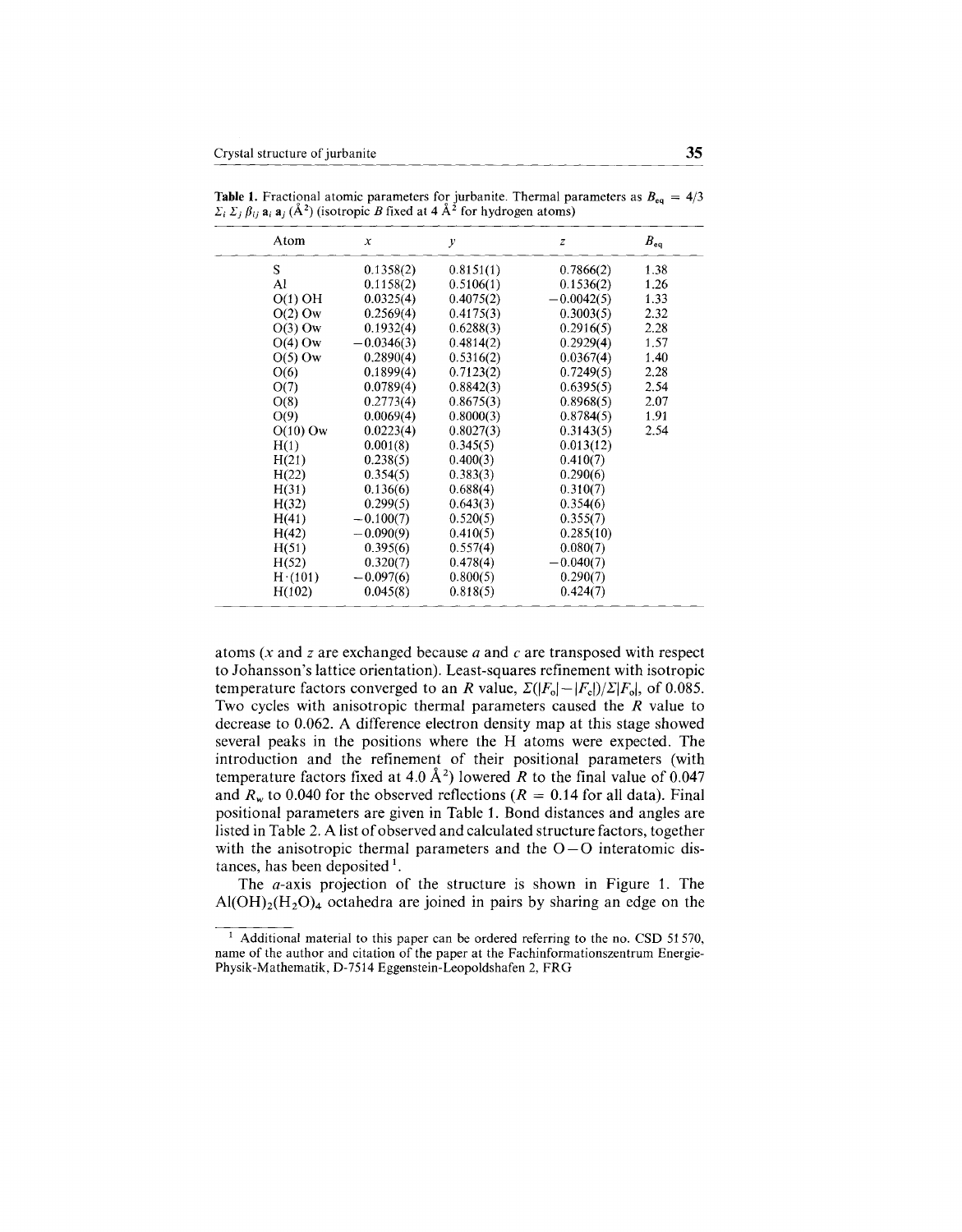| $Al-O(1)$               | 1.852(4) | $S - O(6)$                                                                 | 1.483(3) |
|-------------------------|----------|----------------------------------------------------------------------------|----------|
| $Al-O(1^{ii})$          | 1.858(3) | $S - O(7)$                                                                 | 1.475(4) |
| $Al-O(2)$               | 1.897(4) | $S - O(8)$                                                                 | 1.485(4) |
| $Al-O(3)$               | 1.887(4) | $S - O(9)$                                                                 | 1.450(4) |
| $Al-O(4)$               | 1.901(4) | Mean                                                                       | 1.473    |
| $Al - O(5)$             | 1.914(4) |                                                                            |          |
| Mean                    | 1.885    | $O(6)-S-O(7)$                                                              | 107.5(2) |
|                         |          | $O(6) - S - O(8)$                                                          | 108.9(2) |
| $O(1) - Al - O(1u)$     | 79.7(1)  | $O(6) - S - O(9)$                                                          | 112.1(2) |
| $O(1) - Al - O(2)$      | 96.3(2)  | $O(7) - S - O(8)$                                                          | 108.6(2) |
| $O(1) - Al - O(3)$      | 172.5(2) | $O(7) - S - O(9)$                                                          | 110.2(2) |
| $O(1) - Al - O(4)$      | 94.6(2)  | $O(8) - S - O(9)$                                                          | 109.5(2) |
| $O(1) - Al - O(5)$      | 88.0(2)  |                                                                            |          |
| $O(1^{ii}) - Al - O(2)$ | 175.5(1) |                                                                            |          |
| $O(1^{ii}) - Al - O(3)$ | 93.6(2)  | Symmetrie code:                                                            |          |
| $O(1^{11}) - Al - O(4)$ | 93.4(2)  | none: $x, y, z$                                                            |          |
| $O(1^{ii}) - Al - O(5)$ | 94.2(2)  | i)<br>$-x, 1 - y, 1 - z$                                                   |          |
| $O(2) - Al - O(3)$      | 90.5(2)  | $\mathbf{ii}$ )<br>$-x, 1 - y, -z$                                         |          |
| $O(2) - Al - O(4)$      | 84.9(2)  | iii)<br>$\frac{1}{2} - x, y - \frac{1}{2}, \frac{3}{2} - z$                |          |
| $O(2) - Al - O(5)$      | 87.6(2)  | $\frac{1}{2} - x, y - \frac{1}{2}, \frac{1}{2} - z$<br>iv)                 |          |
| $O(3) - Al - O(4)$      | 89.0(2)  | $\frac{1}{2} + x$ , $\frac{3}{2} - y$ , $z - \frac{1}{2}$<br>$\mathbf{v})$ |          |
| $O(3) - Al - O(5)$      | 89.2(2)  | $x-\frac{1}{2},\frac{3}{2}-y,z-\frac{1}{2}$<br>vi)                         |          |
| $O(4) - Al - O(5)$      | 172.3(2) |                                                                            |          |
|                         |          |                                                                            |          |

Table 2. Bond distances  $(\hat{A})$  and bond angles ( $\degree$ ) for jurbanite



Fig. 1. Projection of the structure of jurbanite parallel to [100]. Open circles represent O atoms, double circles O atoms of free water molecules, and solid circles H atoms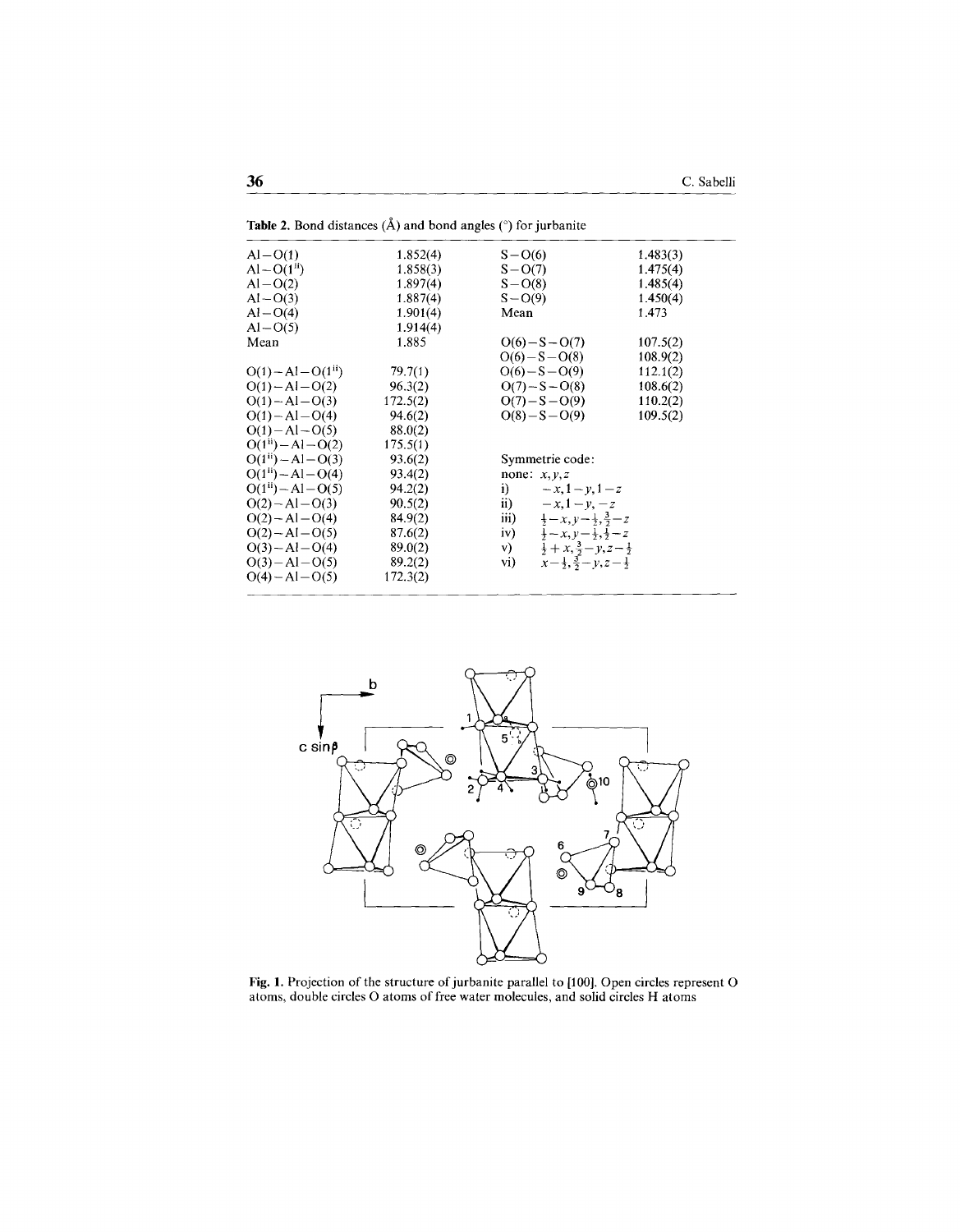

Fig. 2. Thermal behaviour of the atoms of polyhedra (ellipsoids are scaled at the 50% probability level): a) a pair of Al octahedra; b) environment of the  $SO_4$  group

inversion center. Among the aluminum sulfate minerals containing isolated  $SO_4$  groups, the dimeric unit  $Al_2(OH)_2(H_2O)_8$  (Fig. 2a) represents an intermediate term between the insular  $Al(H<sub>2</sub>O)<sub>6</sub>$ , which is found, for instance, in alunogen  $\left[A\right](H_2O)_6\left[2\left(SO_4\right)_3\right]$  . 4.4 $H_2O$  (Menchetti and Sabelli, 1974), and the linearly polymerized complex group  $\text{Al}_4(\text{OH})_8(\text{H}_2\text{O})_6$  found in aluminite  $[A]_2(OH)_4(H_2O)_3(SO_4) \cdot 4H_2O$  (Sabelli and Trosti-Ferroni, 1978). The increase of polymerization, however, does not seem always correlated with a decrease of free water molecules in the structures; in jurbanite  $[A_2(OH)_2(H_2O)_8]$  (SO<sub>4</sub>)<sub>2</sub> · 2H<sub>2</sub>O, indeed, there is only one free water molecule, while the structure of aluminite contains two free water molecules for each Al atom.

The mean Al – O distance of 1.885 Å, when compared with 1.91 Å from the radii values given by Shannon and Prewitt, is slightly shorter than the value expected for an  $Al-O$  octahedron. This is due to the shortening of Al-OH distance with respect to the  $Al-H<sub>2</sub>O$  distances. The shared edge  $O(1)-O(1)$ , with a length of 2.377(4) Å, is significantly shorter than the  $O-O$  mean distance of the whole octahedron, which is 2.665 Å, and the bond angle involved  $O(1) - Al - O(1)$ , of 79.7(1)°, is considerably smaller than 90 $^{\circ}$ . These deviations from the ideal values, and the resulting distortion of the octahedra, are comparable with those found in aluminite, in which the mean value of shared edges is 2.382 Å and the bond angles  $O - Al - O$ involved range from 74.7(2) to 79.2(2) $^{\circ}$ . On the other hand, the respective values of repulsive Al-Al distances, 2.849(2) Å in jurbanite and 2.988(8) Å in aluminite, are markedly different. This is mainyl due to different Al-OH distances, which are on the average 1.856 Á in jurbanite and 1.891 Á in aluminite.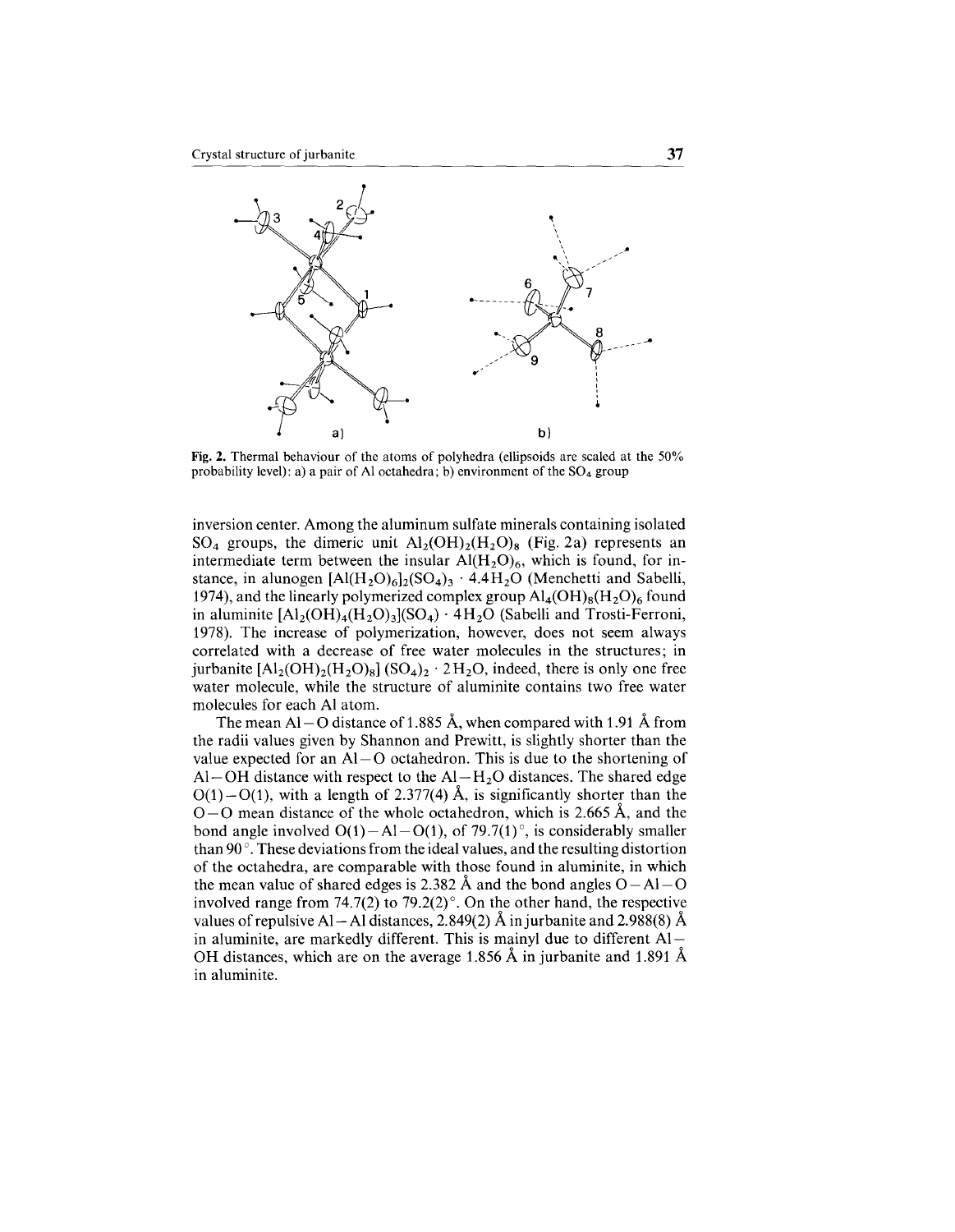| Acceptor<br>Donor<br>atom $(A)$<br>atom $(D)$                       |                                   | Distances |         |              | Angles     |        |            |
|---------------------------------------------------------------------|-----------------------------------|-----------|---------|--------------|------------|--------|------------|
|                                                                     |                                   | D. A      | $D-H$   | $H \ldots A$ | <b>DHA</b> | HDH    | <b>ADA</b> |
| $O(1) - H(1) \dots O(9^i)$                                          |                                   | 2,830(5)  | 0.84(6) | 2.02(7)      | 160(6)     |        |            |
| $O(2) - H(21) \ldots O(8^{111})$<br>$O(2) - H(22) \dots O(10^{10})$ |                                   | 2.620(6)  | 0.97(6) | 1.66(6)      | 175(4)     | 107(4) | 115.0(2)   |
|                                                                     |                                   | 2,661(6)  | 0.94(4) | 1.78(5)      | 154(4)     |        |            |
| $O(3) - H(31) \dots O(10)$                                          |                                   | 2.629(5)  | 0.91(5) | 1.72(5)      | 172(5)     | 103(4) | 103.0(2)   |
| $O(3) - H(32) \dots O(9^{\nu})$                                     |                                   | 2.731(5)  | 0.94(4) | 1.86(4)      | 153(4)     |        |            |
| $O(4) - H(41)$ $O(8^{vi})$                                          |                                   | 2.706(4)  | 0.95(6) | 1.81(6)      | 155(5)     |        |            |
| $O(4) - H(42)$ $O(6^i)$                                             |                                   | 2.736(4)  | 1.00(7) | 1.74(7)      | 178(7)     | 100(6) | 109.3(1)   |
| $O(5) - H(51) \dots O(7^v)$                                         |                                   | 2.625(5)  | 0.94(5) | 1.69(5)      | 173(5)     |        |            |
| $O(5) - H(52) \dots O(7iv)$                                         |                                   | 2.709(5)  | 0.99(6) | 1.74(6)      | 166(5)     | 97(5)  | 89.3(2)    |
|                                                                     | $O(10) - H(101) \dots O(6^{v_1})$ | 2.741(5)  | 0.98(5) | 1.76(5)      | 173(5)     |        |            |
| $O(10) - H(102)$ $O(7)$                                             |                                   | 2,788(6)  | 0.90(6) | 1.91(6)      | 166(6)     | 102(5) | 104.0(2)   |

**Table 3.** Distances (A) and angles  $(\degree)$  involving hydrogen atom

Table 4. Electrostatic balance

| Atom        | Al   | S    | $H_{don}$ | $H_{\text{acc}}$ | Sums  |  |
|-------------|------|------|-----------|------------------|-------|--|
| O(1)        | 1.09 |      | 0.82      |                  | 1.91  |  |
| O(2)        | 0.48 |      | 1.53      |                  | 2.01  |  |
| O(3)        | 0.49 |      | 1.55      |                  | 2.04  |  |
| O(4)        | 0.48 |      | 1.58      |                  | 2.06  |  |
| O(5)        | 0.46 |      | 1.54      |                  | 2.00  |  |
| O(6)        |      | 1.46 |           | 0.40             | 1.86  |  |
| O(7)        |      | 1.49 |           | 0.65             | 2.14  |  |
| O(8)        |      | 1.45 |           | 0.46             | 1.91  |  |
| O(9)        |      | 1.60 |           | 0.39             | 1.99  |  |
| O(10)       |      |      | 1.61      | 0.47             | 2.08  |  |
| <b>Sums</b> | 3.00 | 6.00 |           | 11.00            | 20.00 |  |

The short  $AI-OH$  value in jurbanite could also be caused by a partial substitution of OH by F in this mineral (indeed, typical  $AI-F$  distances, which are significantly shorter than  $AI-OH$  averages, range from 1.80 to 1.86 Å). This assumption is apparently supported by the presence of fluorine in the structure of rostite (also known as khademite), which is kriown to be the orthorhombic dimorph of jurbanite. In the structure of rostite (Bachet et al., 1981) F completely substitutes OH and the  $Al-F$  distance is 1.734(3) Á. However, the chemical analysis of jurbanite do not show traces of fluorine (Sabelli, 1984), and there are no structural reasons, such as the lowering of the thermal factor of the site or electrostatic imbalance of chargs involved, for assuming the presence of F instead of OH in the structure. From these considerations it also follows that jurbanite,